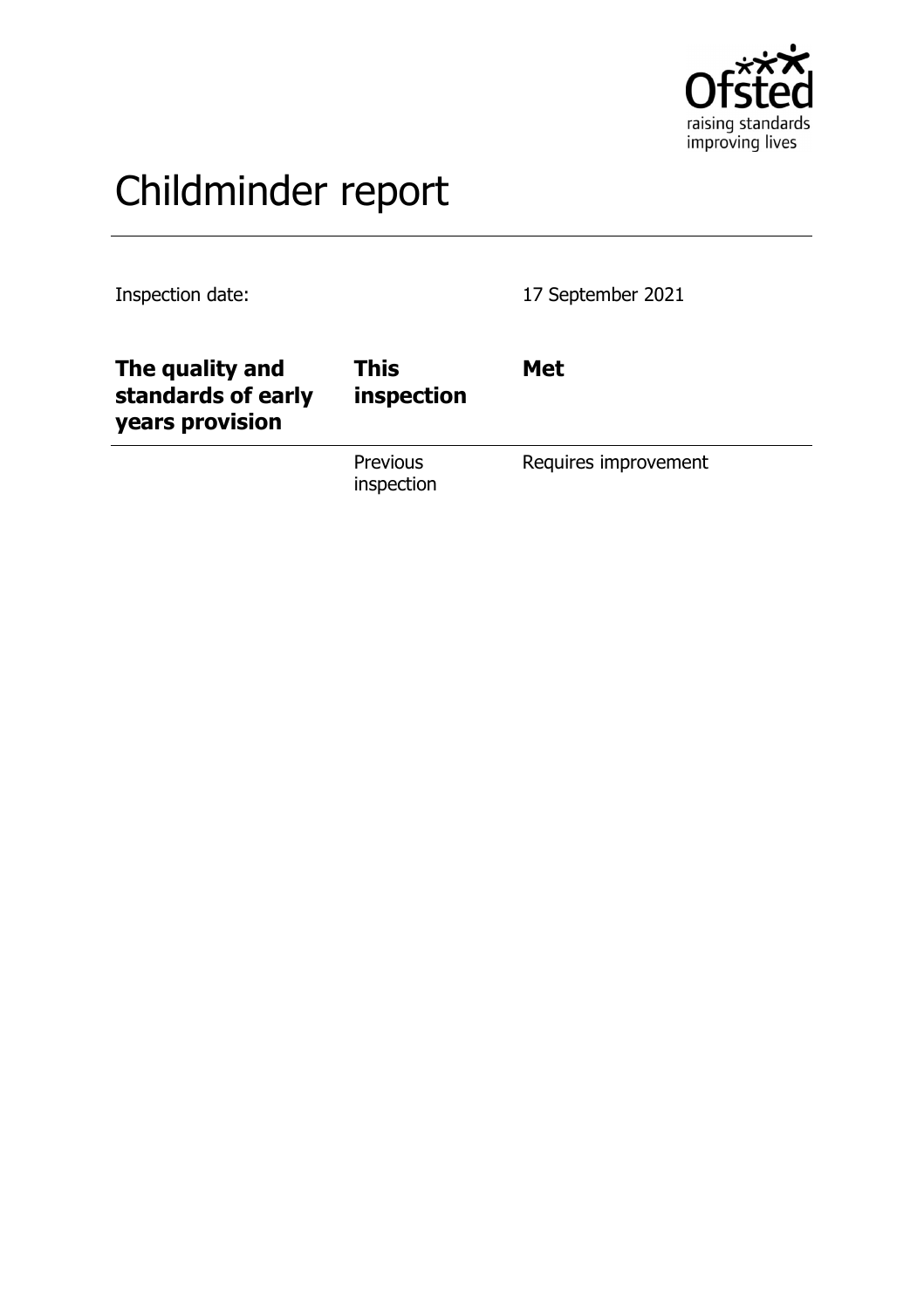

## **Summary of key findings**

### **This provision meets requirements**

- $\blacksquare$  The childminder has a clear understanding of how to safeguard children. She knows how to refer any concerns regarding children's welfare to the relevant authorities. Daily checks and risk assessments help to reduce hazards and enable the childminder to promote children's safety and welfare effectively.
- $\blacksquare$  The childminder talks about how she uses a range of teaching skills to support her to provide a broad curriculum for all children. She understands how to create exciting learning opportunities, indoors and outdoors, to support children to make progress across all areas of learning.
- The childminder understands how to manage children's behaviour. She recognises the need to teach children to be independent and to help them to develop their confidence and self-esteem. The childminder explains how she encourages children to, for example, share, turn-take and have respect for others throughout the day.
- The childminder talks about how she reflects on the quality of her practice to help her to identify areas for further development. She recognises the need to continue to improve her skills and knowledge, and meet requirements. For example, since the last inspection, the childminder has completed training to support her efforts to offer a broad curriculum that will help children to make good progress.

There were no children present when this inspection took place. The findings in this report are based on evidence gathered from discussions with those who care for the children and an inspection of the premises, equipment and relevant documentation. Where there are no children present, no judgement is made on the quality of the early years provision as there is no reliable evidence on which to assess its impact on children. The report states whether the provider continues to meet the requirements of registration.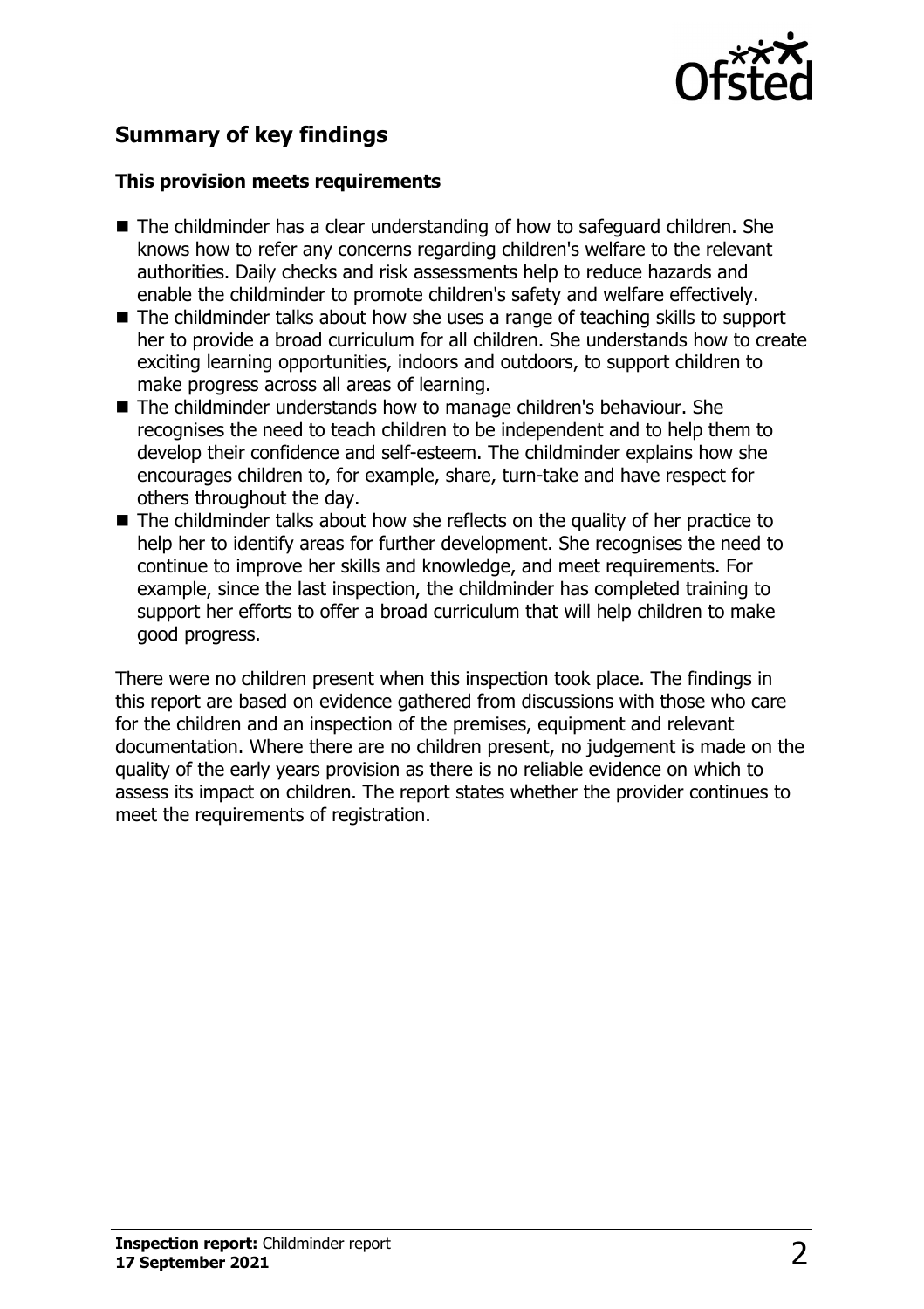

| <b>Setting details</b>                         |                                                                                      |
|------------------------------------------------|--------------------------------------------------------------------------------------|
| Unique reference number                        | EY452954                                                                             |
| <b>Local authority</b>                         | Kensington and Chelsea                                                               |
| <b>Inspection number</b>                       | 10144389                                                                             |
| <b>Type of provision</b>                       | Childminder                                                                          |
| <b>Registers</b>                               | Early Years Register, Compulsory Childcare<br>Register, Voluntary Childcare Register |
| Day care type                                  | Childminder                                                                          |
| Age range of children at time of<br>inspection | $0$ to $0$                                                                           |
| <b>Total number of places</b>                  | 6                                                                                    |
| Number of children on roll                     | 0                                                                                    |
| Date of previous inspection                    | 15 January 2020                                                                      |

## **Information about this early years setting**

The childminder registered in 2013. She lives in the Royal Borough of Kensington and Chelsea, and operates Monday to Friday, from 8am to 6pm, all year round, except during family holidays and bank holidays. She is in receipt of funding to provide free early years education for children aged two and three years. The childminder holds an appropriate early years qualification at level 3.

## **Information about this inspection**

#### **Inspector**

Claire Boparai

#### **Inspection activities**

- $\blacksquare$  This was the first routine inspection the setting received since the 2020-21 COVID-19 pandemic. Inspector discussed the impact of the pandemic with the setting and have taken that into account in their evaluation of the setting.
- $\blacksquare$  The inspector viewed the resources and looked at areas of the premises that are used for childminding.
- The childminder discussed with the inspector how she supports children's learning and development.
- The inspector looked at relevant documentation and evidence of the suitability of persons living in the household.
- $\blacksquare$  The childminder and the inspector completed a learning walk together.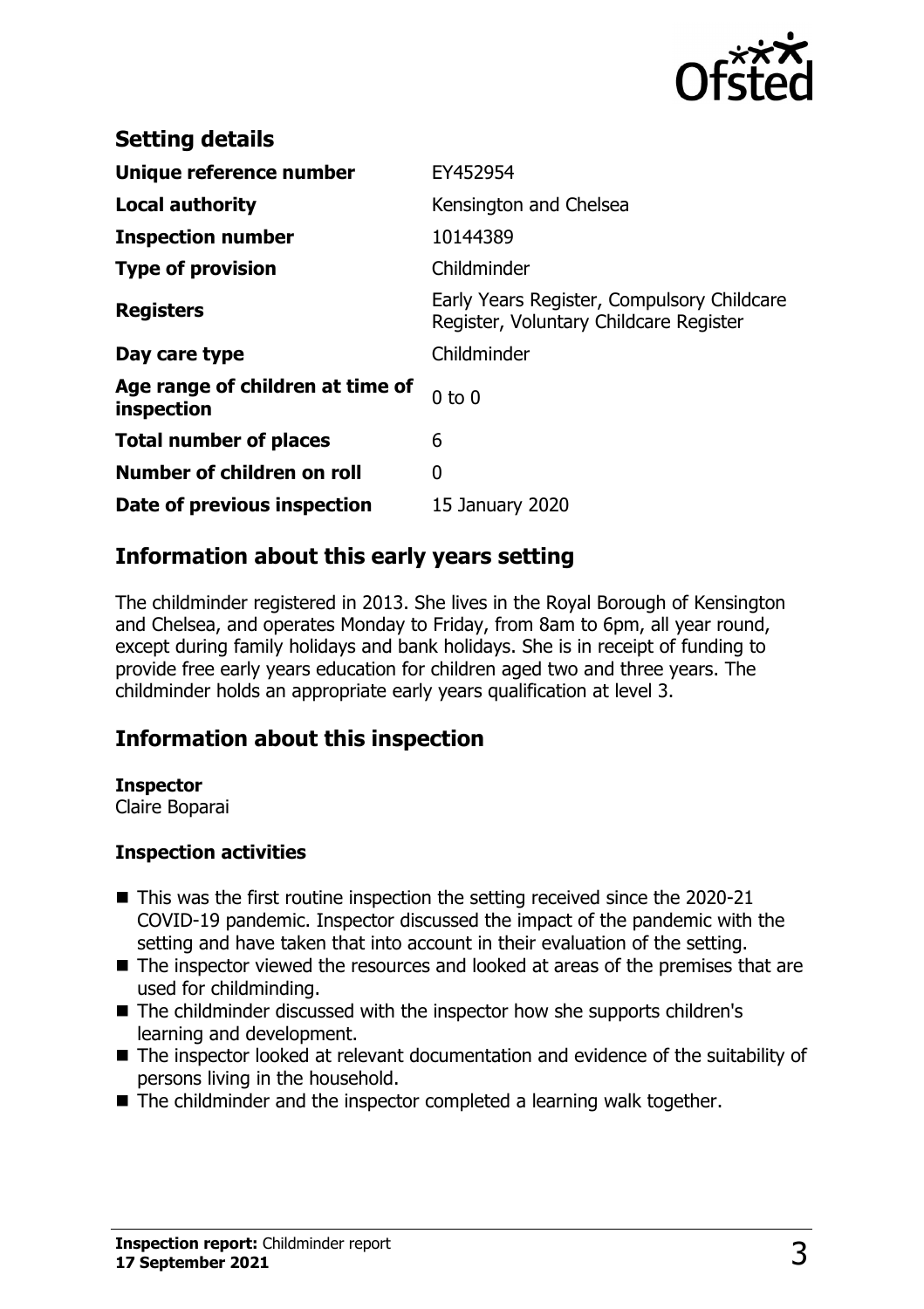

We carried out this inspection under sections 49 and 50 of the Childcare Act 2006 on the quality and standards of provision that is registered on the Early Years Register. The registered person must ensure that this provision complies with the statutory framework for children's learning, development and care, known as the early years foundation stage.

If you are not happy with the inspection or the report, you can [complain to Ofsted](http://www.gov.uk/complain-ofsted-report).